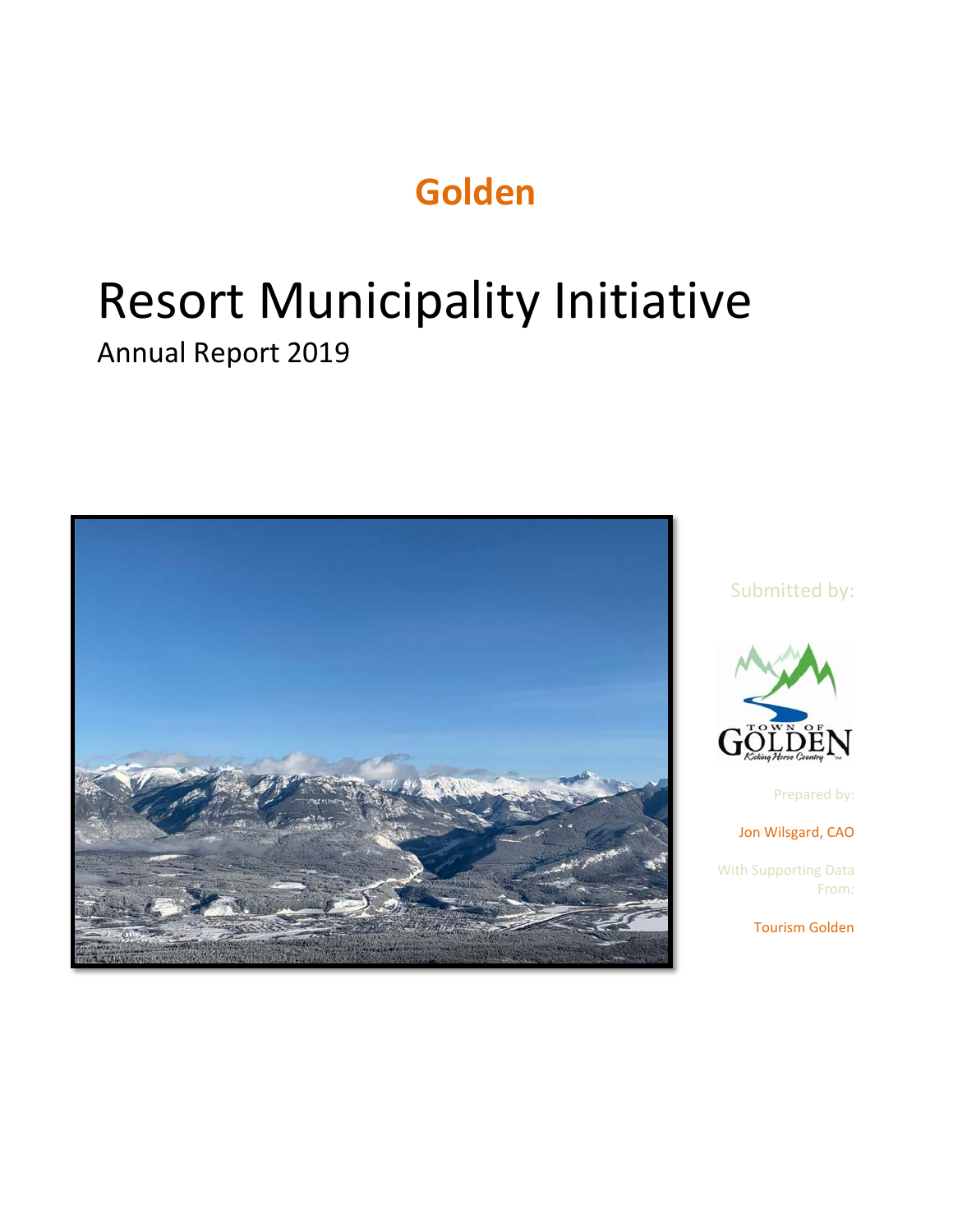### **1. Project Progress**

#### **1.1. Resort Municipality Initiative (RMI) Context and Vision**

Golden has participated in the RMI program since 2007. The community's RDS Vision is: Golden's spectacular natural setting, history and tradition inspire visitors from Canada and internationally to discover, explore, and stay in Kicking Horse Country

#### **1.2. Resort Development Strategy (RDS) Goals**

The table below lists Golden's RDS Goals and provides an overview of progress made on each.

|    | <b>Resort Development</b><br><b>Strategy Goals</b>                  | Summary of Progress on Resort Development Strategy Goals (please describe and<br>reference performance indicators if you have data to support)                                                                                                  |
|----|---------------------------------------------------------------------|-------------------------------------------------------------------------------------------------------------------------------------------------------------------------------------------------------------------------------------------------|
|    | 1. Improve and Enhance<br>the Built Environment                     | Visitor sign program saw significant expansion and 2 phases of the Highway 1<br><b>Corridor Enhancement were completed.</b>                                                                                                                     |
|    | 2. Enhanced Cultural<br>Vibrancy and Identity                       | Accomplished through the visitor sign program.                                                                                                                                                                                                  |
|    | 3. Enhance Key Existing<br><b>Tourism Product</b><br>Infrastructure | Significant progress in ensuring world class quality and maintenance of summer<br>and winter trail networks cycling and snowmobiling; the new visitor information<br>centre, and integrity of the unique Kicking Horse River Pedestrian Bridge. |
|    | 4. Establish and annually<br>Report on Performance<br>Measuring     | Tourism Golden now implements a consistent reporting of key metrics that are<br>germane to the RMI program and community tourism performance.                                                                                                   |
|    | 5. Increase Summer Visitor<br>Traffic by 10%                        | Total activity attendance up 8% during RDS term.                                                                                                                                                                                                |
| 6. | <b>Increase Winter Visitor</b><br>Traffic by 10%                    | Total activity attendance up 5% during RDS term                                                                                                                                                                                                 |
|    | 7. Diversify municipal tax<br>revenue by 5%                         | MRDT increased over 17% during RDS term                                                                                                                                                                                                         |
|    | 8. Increase overnight stays<br>by 10%                               | Summer stays at 2.8 nights (no change over RDS term).<br>Winter stays at 3.2 nights (up 7% over RDS term).                                                                                                                                      |
|    | 9. Increase snowmobile<br>visitation by 10%                         | Over 90% increase over 4 years.                                                                                                                                                                                                                 |
|    | 10. Increase performance<br>and event attendance by<br>10%          | Average attendance sporting events up 10% over RDS term; cultural events up 5%                                                                                                                                                                  |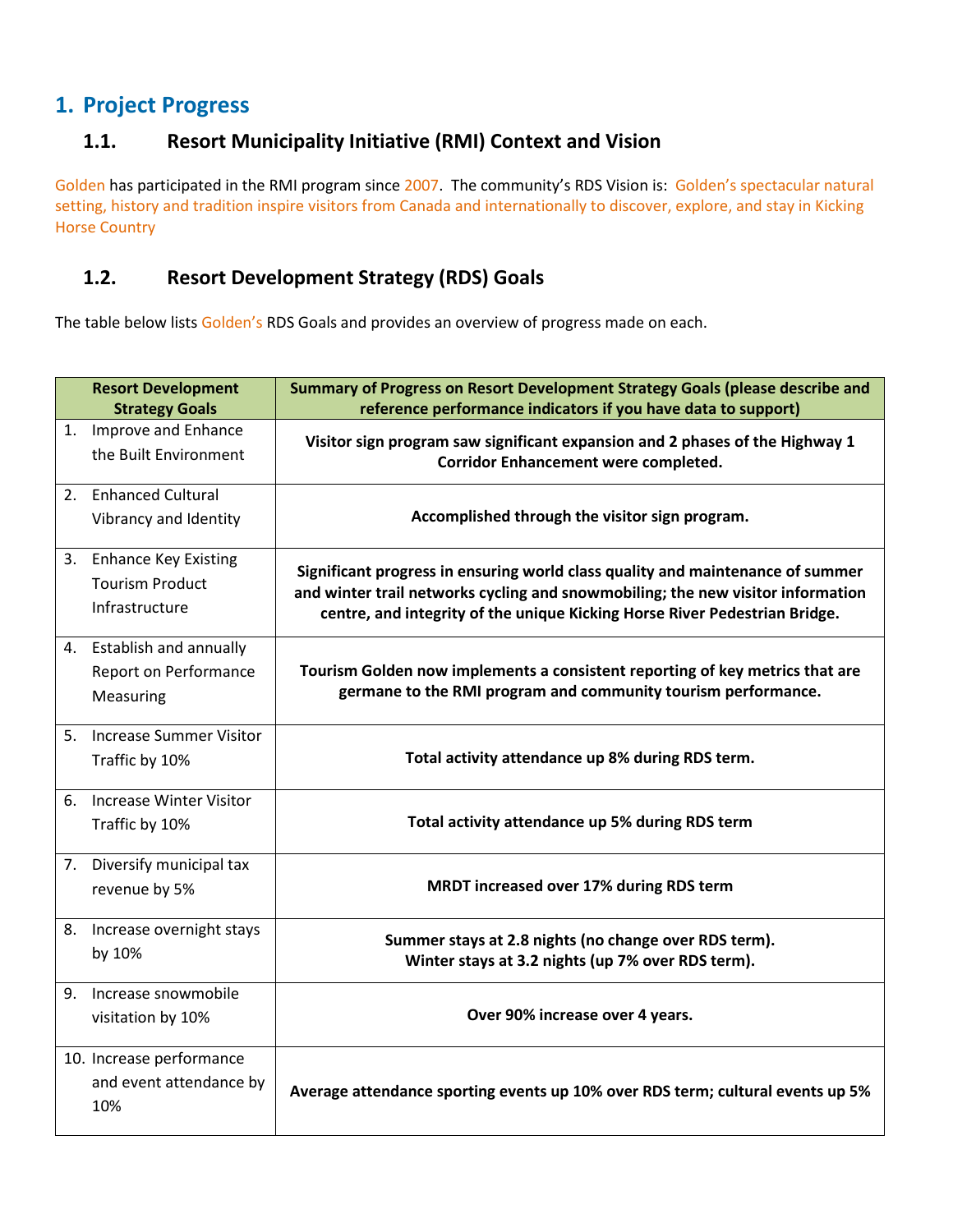## **1.3. Project Details**

The following section describes progress on the individual projects in greater detail. The financial breakdown for the projects can be found in Appendix 1.

| <b>Project Title</b>                                                      | <b>Trail Systems</b>                                                                                                                                                                                                                                                                                                                                                                                                                                                                                                               |  |                                                                                      |  |  |
|---------------------------------------------------------------------------|------------------------------------------------------------------------------------------------------------------------------------------------------------------------------------------------------------------------------------------------------------------------------------------------------------------------------------------------------------------------------------------------------------------------------------------------------------------------------------------------------------------------------------|--|--------------------------------------------------------------------------------------|--|--|
| Project<br>description                                                    | The project will include several upgrades and finishing components to the Selkirk Connector Trail<br>and surrounding area and otherwise the planning and development of trail system architecture<br>that has not been specifically determined at this time; it will be subject to the priorities to be<br>determined in the Regional Trail Strategy for Golden and Electoral Area A, its administrative team,<br>and community committee.                                                                                         |  |                                                                                      |  |  |
| <b>Project Category</b>                                                   | <b>Infrastructure/Amenities</b><br><b>Programs and Services</b>                                                                                                                                                                                                                                                                                                                                                                                                                                                                    |  |                                                                                      |  |  |
| <b>Other themes</b>                                                       |                                                                                                                                                                                                                                                                                                                                                                                                                                                                                                                                    |  | Indigenous Tourism / Accessibility related / Emergency Preparedness / Sustainability |  |  |
| Project<br>rationale/goal/<br>objectives                                  | Given the designation of the Golden area as a Resort Region, efforts must be made to ensure a<br>meaningful portion of RMI funds are dedicated to the rural area to address priorities of both the<br>municipality and the regional district as established through broad community processes as has<br>resulted in the plan above. Short term priorities are in the process of development at this time<br>and it is prudent to ensure a portion of development and leveraging funds from RMI be available<br>for implementation. |  |                                                                                      |  |  |
| <b>Project Spending</b><br>in Reporting Year                              | \$0                                                                                                                                                                                                                                                                                                                                                                                                                                                                                                                                |  |                                                                                      |  |  |
| <b>Project status</b>                                                     | <b>Not Started</b><br>In Progress/Ongoing<br>Completed                                                                                                                                                                                                                                                                                                                                                                                                                                                                             |  |                                                                                      |  |  |
| <b>Project activities</b><br>and/or outcomes<br>for the reporting<br>year | No appreciable activities occurred; monies originally allocated for the year were moved to the<br>more appropriate Pedestrian category.                                                                                                                                                                                                                                                                                                                                                                                            |  |                                                                                      |  |  |
| <b>Stakeholder</b><br>Involvement:                                        | All stakeholders and members of the RMI Advisory Committee were kept apprised of activity<br>during the year.                                                                                                                                                                                                                                                                                                                                                                                                                      |  |                                                                                      |  |  |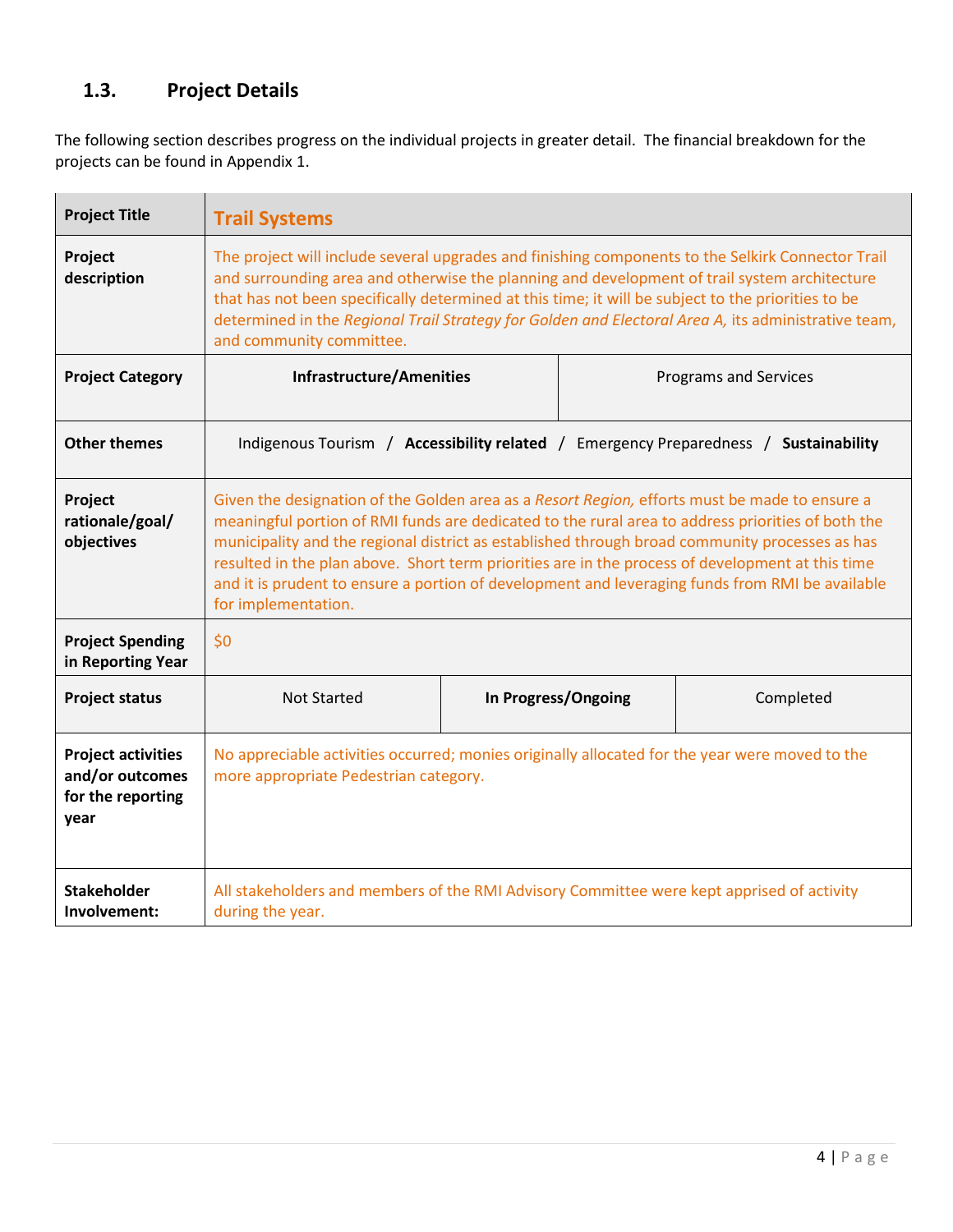| <b>Project Title</b>                                                      | <b>Dikes and Waterfronts</b>                                                                                                                                                                                                                                                                                                                                                                                                                                                                                                                                                     |  |  |  |  |  |
|---------------------------------------------------------------------------|----------------------------------------------------------------------------------------------------------------------------------------------------------------------------------------------------------------------------------------------------------------------------------------------------------------------------------------------------------------------------------------------------------------------------------------------------------------------------------------------------------------------------------------------------------------------------------|--|--|--|--|--|
| Project<br>description                                                    | This project includes beautification of a section of the Kicking Horse River dike and lane adjacent to<br>Golden's downtown. The outcome will be a radically changed 300 m with paving stones, benches,<br>lighting, design aesthetics, and public art if possible.                                                                                                                                                                                                                                                                                                              |  |  |  |  |  |
| <b>Project Category</b>                                                   | <b>Infrastructure/Amenities</b><br><b>Programs and Services</b>                                                                                                                                                                                                                                                                                                                                                                                                                                                                                                                  |  |  |  |  |  |
| <b>Other themes</b>                                                       | Indigenous Tourism / Accessibility related / Emergency Preparedness / Sustainability                                                                                                                                                                                                                                                                                                                                                                                                                                                                                             |  |  |  |  |  |
| Project<br>rationale/goal/<br>objectives                                  | This project is a small part of a much larger initiative that will see this section of dike have its<br>utilities buried and a system of piles and concrete wall raised along its entire length for the<br>purposes of flood protection. In doing so, the former dirty alley will be become a pedestrian<br>waterside walkway that serves its functional purpose above, but just as importantly will transform<br>our downtown, introducing a vibrant attraction to our riverfront, and spurring economic<br>diversification and growth in the commercial area along its length. |  |  |  |  |  |
| <b>Project Spending</b><br>in Reporting Year                              | \$34,803                                                                                                                                                                                                                                                                                                                                                                                                                                                                                                                                                                         |  |  |  |  |  |
| <b>Project status</b>                                                     | In Progress/Ongoing<br><b>Completed</b><br><b>Not Started</b>                                                                                                                                                                                                                                                                                                                                                                                                                                                                                                                    |  |  |  |  |  |
| <b>Project activities</b><br>and/or outcomes<br>for the reporting<br>year | Structures and interpretive signs<br>and messages were placed to<br>inform the public of the project<br>and its outcomes; some<br>preliminary improvement work<br>was conducted and some large<br>scale solar lamp standards were<br>costed here due to their<br>proximate location. Little was<br>done as the structural portion of<br>this project is not RMI oriented,<br>being flood control and this work<br>was ongoing throughout the year<br>and will be in 2020 as well.                                                                                                |  |  |  |  |  |
| <b>Stakeholder</b><br>Involvement:                                        | All stakeholders and members of the RMI Advisory Committee were kept apprised of activity<br>during the year.                                                                                                                                                                                                                                                                                                                                                                                                                                                                    |  |  |  |  |  |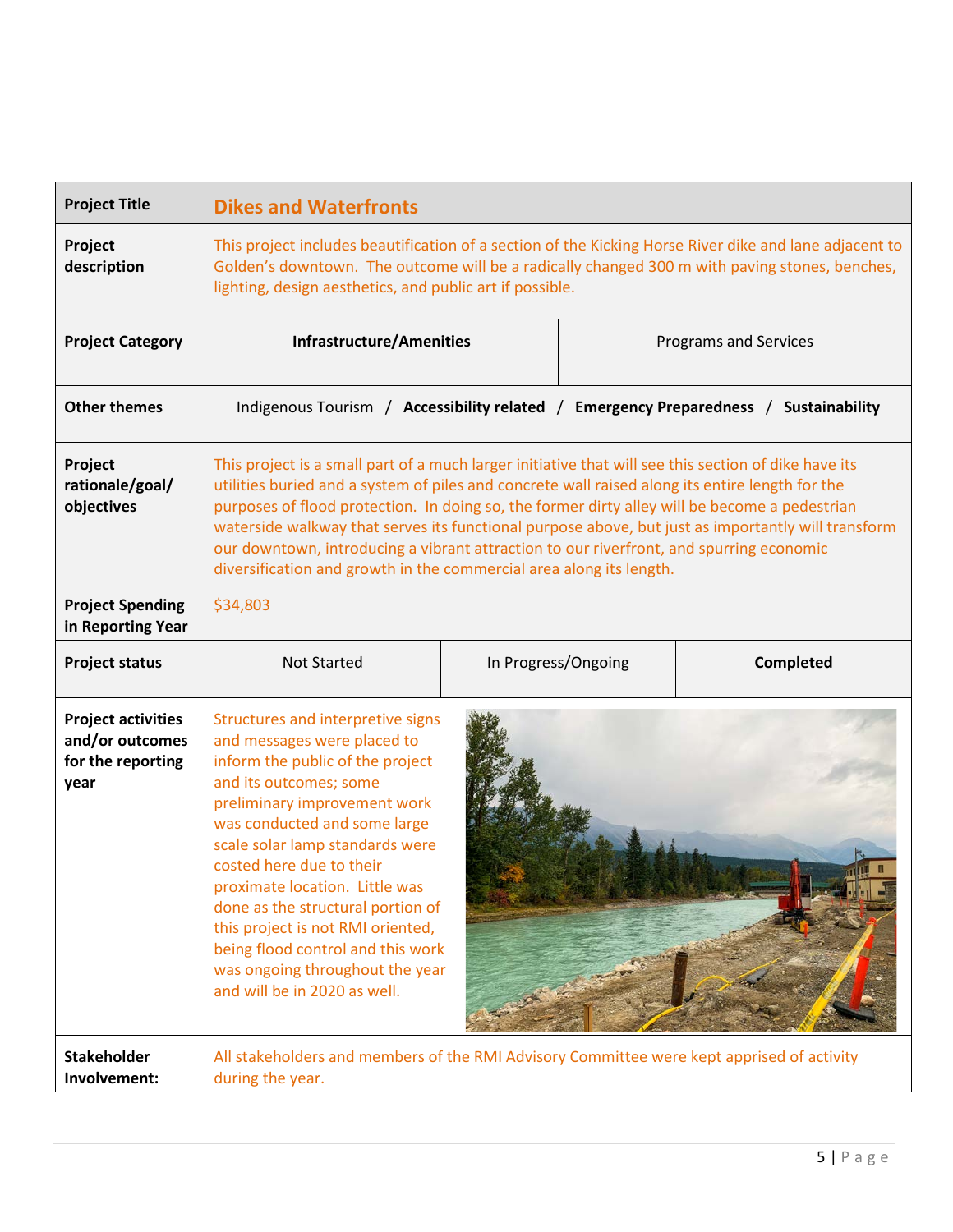| <b>Project Title</b>                                                                                        | <b>Public Spaces and Facilities</b>                                                                                                                                                                                                                                                                                                                                                                                                                                                                                                         |  |  |  |  |
|-------------------------------------------------------------------------------------------------------------|---------------------------------------------------------------------------------------------------------------------------------------------------------------------------------------------------------------------------------------------------------------------------------------------------------------------------------------------------------------------------------------------------------------------------------------------------------------------------------------------------------------------------------------------|--|--|--|--|
| Project<br>description                                                                                      | This project builds upon previous RDS projects to enhance the downtown core and public spaces.<br>It includes creation of the Spirit Square Amphitheatre and Sails and continued<br>community/downtown revitalization. The amphitheatre will be constructed entirely from stone<br>for durability, as an extension of the dike infrastructure.                                                                                                                                                                                              |  |  |  |  |
| <b>Project Category</b>                                                                                     | <b>Infrastructure/Amenities</b><br><b>Programs and Services</b>                                                                                                                                                                                                                                                                                                                                                                                                                                                                             |  |  |  |  |
| <b>Other themes</b><br>Indigenous Tourism / Accessibility related / Emergency Preparedness / Sustainability |                                                                                                                                                                                                                                                                                                                                                                                                                                                                                                                                             |  |  |  |  |
| Project<br>rationale/goal/<br>objectives                                                                    | While there has been significant revitalization and enhancement of the downtown core, including<br>the creation of Spirit Square, continued revitalization is required to further animate the area,<br>which will help to attract and keep visitors in the downtown core. The amphitheatre is required to<br>accommodate the steadily increasing number of spectators to various concerts and events while<br>the sails will provide the requisite shading desperately needed by both performers and spectators<br>from the hot summer sun. |  |  |  |  |
| <b>Project Spending</b><br>in Reporting Year                                                                | \$0                                                                                                                                                                                                                                                                                                                                                                                                                                                                                                                                         |  |  |  |  |
| <b>Project status</b>                                                                                       | <b>Not Started</b><br>In Progress/Ongoing<br>Completed                                                                                                                                                                                                                                                                                                                                                                                                                                                                                      |  |  |  |  |
| <b>Project activities</b><br>and/or outcomes<br>for the reporting<br>year                                   | Because of the immediate proximity of the dike project and a large measure of contemplation<br>surrounding the cost of it, (being the need to allocate more funding to it) this project may be<br>placed in hiatus pending the RMI Advisory Committee's analysis and subsequent submission to the<br>Province.                                                                                                                                                                                                                              |  |  |  |  |
| <b>Stakeholder</b><br>Involvement:                                                                          | All stakeholders and members of the RMI Advisory Committee were kept apprised of activity<br>during the year.                                                                                                                                                                                                                                                                                                                                                                                                                               |  |  |  |  |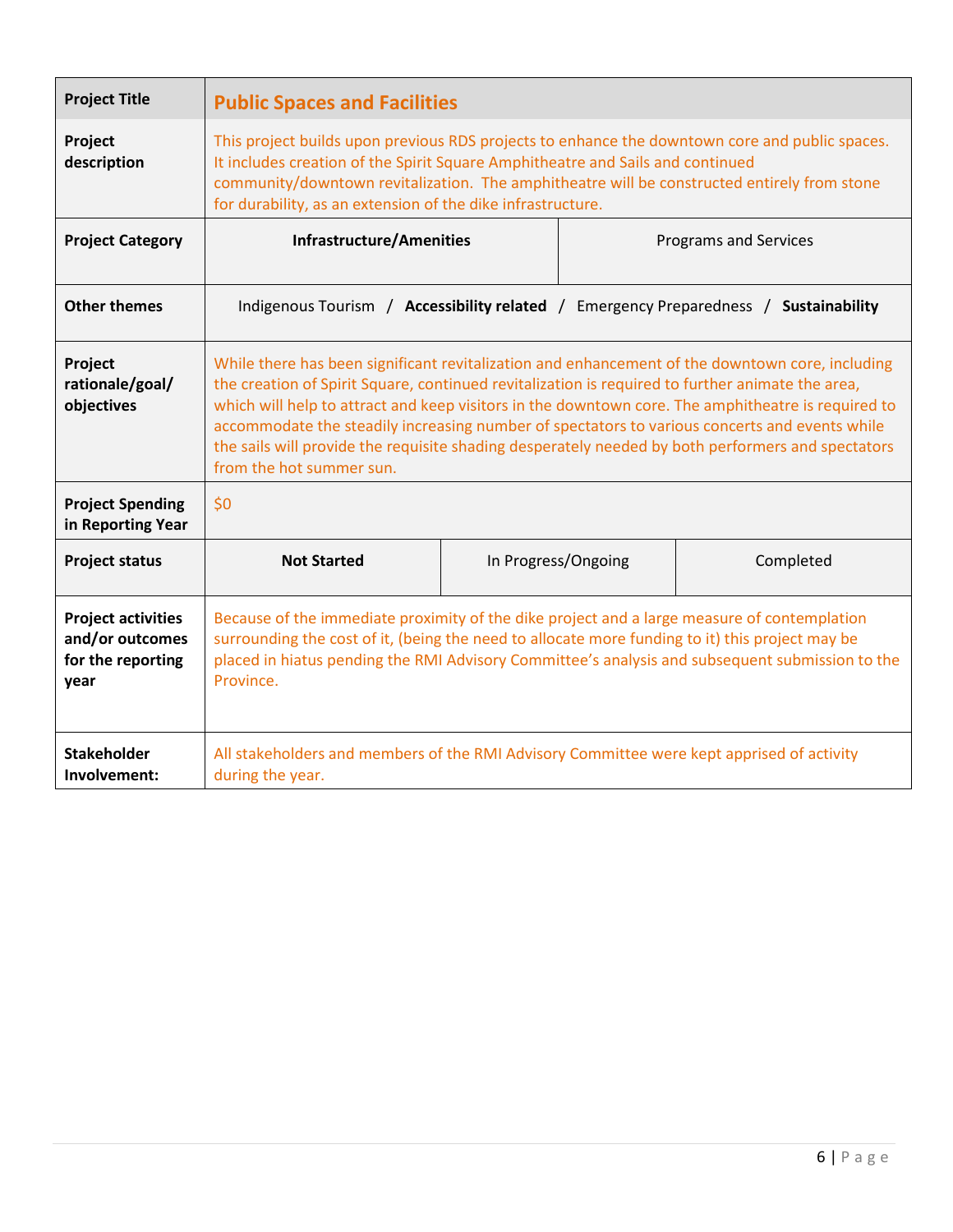| <b>Project Title</b>                                                      | <b>Vehicle Corridors</b>                                                                                                                                                                                                                                                                                                                                                                                                                                                                                                                                                                                                                                                                  |  |  |                       |  |  |
|---------------------------------------------------------------------------|-------------------------------------------------------------------------------------------------------------------------------------------------------------------------------------------------------------------------------------------------------------------------------------------------------------------------------------------------------------------------------------------------------------------------------------------------------------------------------------------------------------------------------------------------------------------------------------------------------------------------------------------------------------------------------------------|--|--|-----------------------|--|--|
| Project<br>description                                                    | This project builds in part upon previous RDS projects: the Highway One corridor enhancement<br>and the visitor sign program. This continued project will now focus on the third phase of Highway<br>One landscaping and see the installation of a smaller version of the iconic community entrance<br>sign at the junction of Highways 1 and 95 at the south entrance to the municipality adjacent to<br>Highway 95 as well as upgrading sign boards on existing signs through town.                                                                                                                                                                                                     |  |  |                       |  |  |
| <b>Project Category</b>                                                   | <b>Infrastructure/Amenities</b>                                                                                                                                                                                                                                                                                                                                                                                                                                                                                                                                                                                                                                                           |  |  | Programs and Services |  |  |
| <b>Other themes</b>                                                       | Indigenous Tourism / Accessibility related / Emergency Preparedness / Sustainability                                                                                                                                                                                                                                                                                                                                                                                                                                                                                                                                                                                                      |  |  |                       |  |  |
| Project<br>rationale/goal/<br>objectives                                  | Enhancements to the Highway One corridor in previous years has resulted in a marked<br>transformation of the Anywhere USA look to a more welcoming and attracting community. As the<br>gateway, it is critical for this area to showcase a first impression to visitors that will shape their<br>experience in our community. Responses from visitors and residents to past phases have been<br>overwhelmingly positive. The landscaping project represents the highest priority for the advisory<br>committee. Golden requires a final community entrance sign at its south end that aligns in design<br>with the others. The existing (RMI funded) signs through town require upgrades. |  |  |                       |  |  |
| <b>Project Spending</b><br>in Reporting Year                              | \$31,590                                                                                                                                                                                                                                                                                                                                                                                                                                                                                                                                                                                                                                                                                  |  |  |                       |  |  |
| <b>Project status</b>                                                     | In Progress/Ongoing<br><b>Not Started</b><br>Completed                                                                                                                                                                                                                                                                                                                                                                                                                                                                                                                                                                                                                                    |  |  |                       |  |  |
|                                                                           |                                                                                                                                                                                                                                                                                                                                                                                                                                                                                                                                                                                                                                                                                           |  |  |                       |  |  |
| <b>Project activities</b><br>and/or outcomes<br>for the reporting<br>year | A number of trees along the prior sections of the project required<br>replacements due to die off and others that were not<br>environmentally suited to the area. While this was mostly done in<br>2018, it was paid for in 2019.                                                                                                                                                                                                                                                                                                                                                                                                                                                         |  |  |                       |  |  |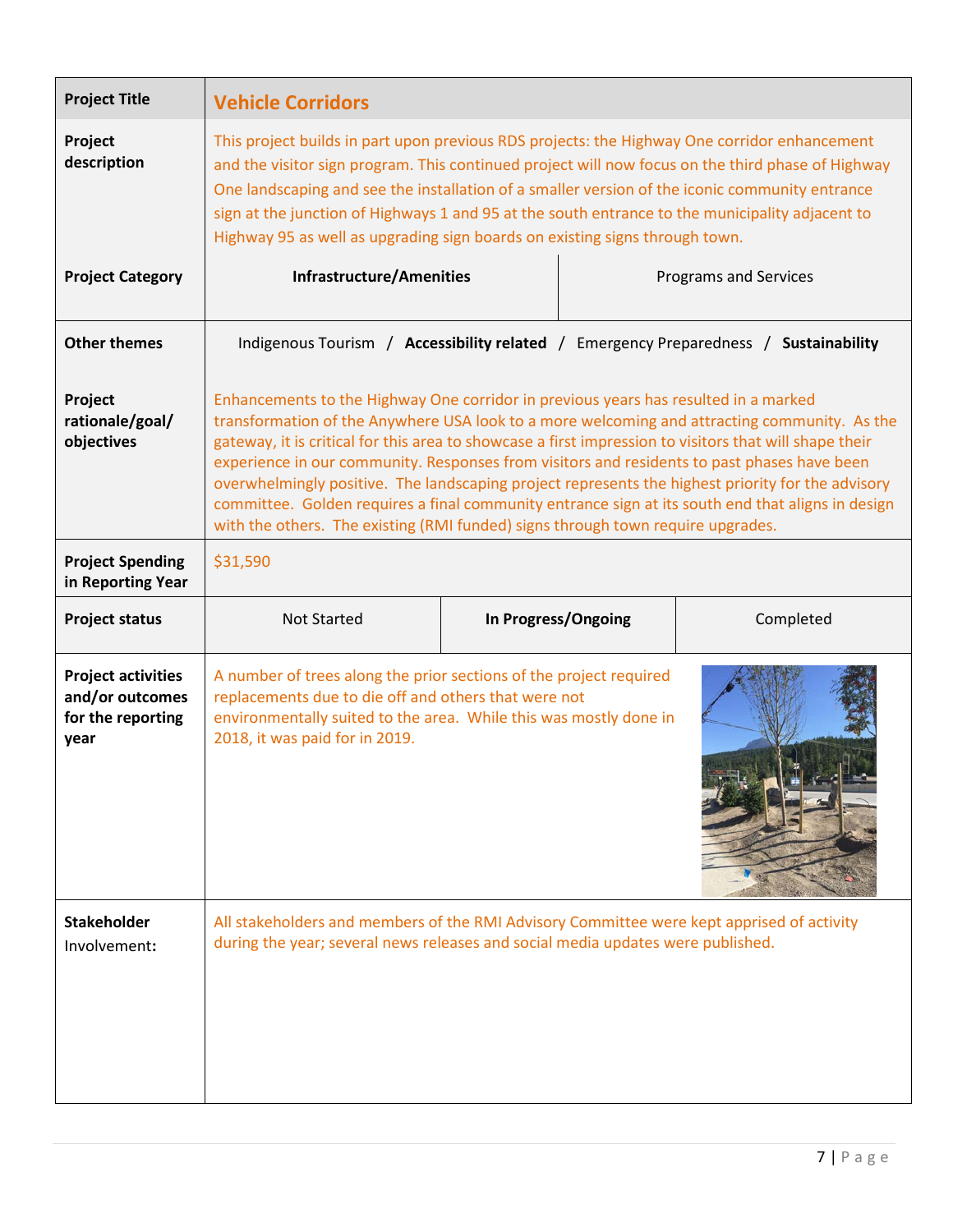| <b>Project Title</b>                                                      | <b>Pedestrian</b>                                                                                                                                                                                                                                                                                                                                                                                                                                           |  |  |                                                                                                            |  |
|---------------------------------------------------------------------------|-------------------------------------------------------------------------------------------------------------------------------------------------------------------------------------------------------------------------------------------------------------------------------------------------------------------------------------------------------------------------------------------------------------------------------------------------------------|--|--|------------------------------------------------------------------------------------------------------------|--|
| <b>Project description</b>                                                | The Pedestrian project is focused on encouraging more walking and exploring of the<br>community on foot by improving safety through installation of pathway lighting bollards and<br>improving wayfinding.                                                                                                                                                                                                                                                  |  |  |                                                                                                            |  |
| <b>Project Category</b>                                                   | <b>Infrastructure/Amenities</b><br><b>Programs and Services</b>                                                                                                                                                                                                                                                                                                                                                                                             |  |  |                                                                                                            |  |
| <b>Other themes</b>                                                       | Indigenous Tourism / Accessibility related / Emergency Preparedness / Sustainability                                                                                                                                                                                                                                                                                                                                                                        |  |  |                                                                                                            |  |
| Project<br>rationale/goal/<br>objectives                                  | As we increase our initiatives in enhancing the downtown, Spirit Square and the walking trails<br>along the river, more visitors will wish to get around the community by walking. Improving<br>safety and wayfinding for pedestrians is crucial to encourage and support increased walking,<br>improve the visitor experience, and provide additional opportunities for activity that could<br>extend visitation - length of stay as well as time of year. |  |  |                                                                                                            |  |
| <b>Project Spending in</b><br><b>Reporting Year</b>                       | \$21,879                                                                                                                                                                                                                                                                                                                                                                                                                                                    |  |  |                                                                                                            |  |
| <b>Project status</b>                                                     | In Progress/Ongoing<br><b>Not Started</b><br>Completed                                                                                                                                                                                                                                                                                                                                                                                                      |  |  |                                                                                                            |  |
| <b>Project activities</b><br>and/or outcomes<br>for the reporting<br>year |                                                                                                                                                                                                                                                                                                                                                                                                                                                             |  |  | Several lamp<br>standards<br>were installed<br>along the<br>most popular<br>sections of the<br>dike trail. |  |
| <b>Stakeholder</b><br>Involvement:                                        | All stakeholders and members of the RMI Advisory Committee were kept apprised of activity<br>during the year; several news releases and social media updates were published.                                                                                                                                                                                                                                                                                |  |  |                                                                                                            |  |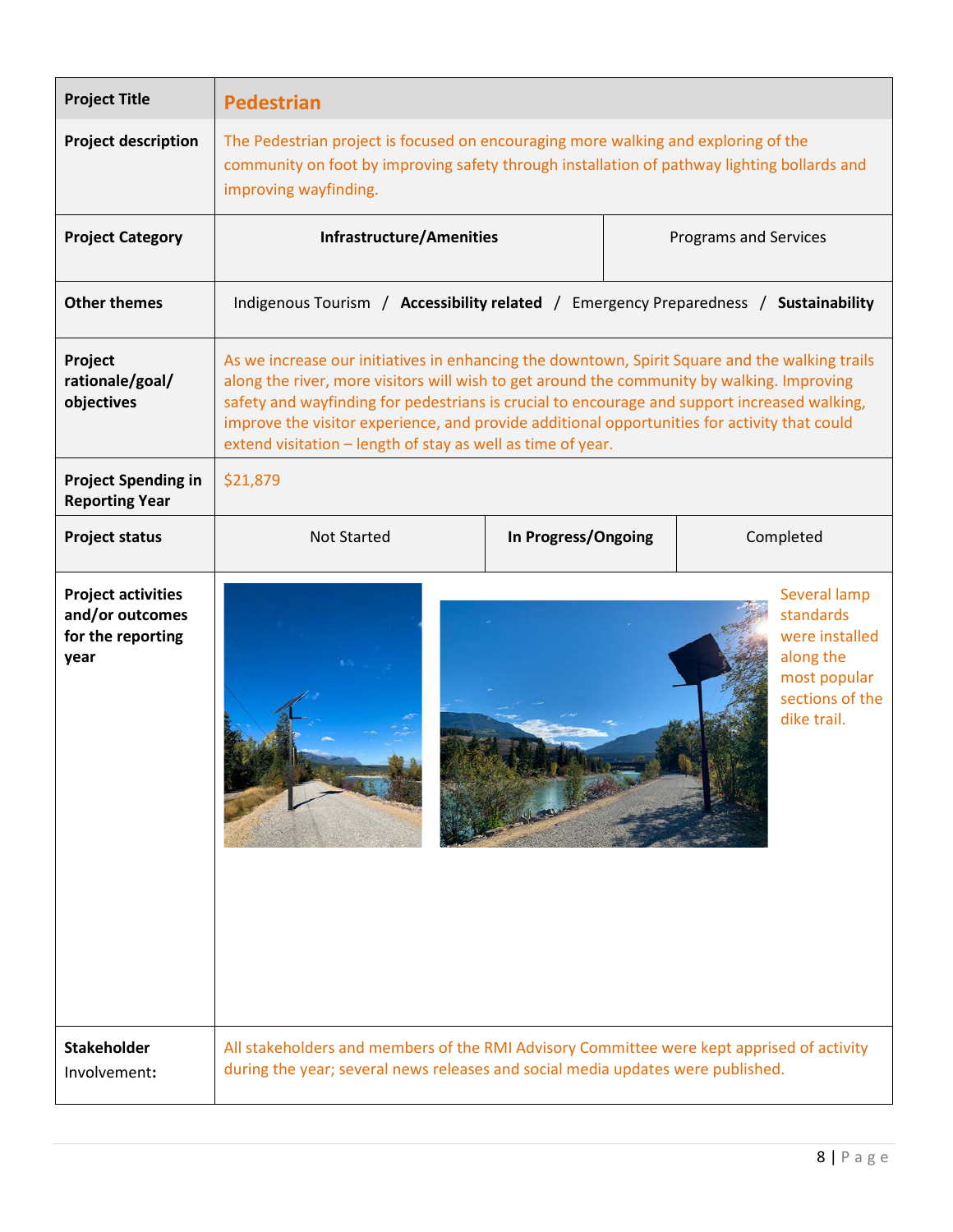| <b>Project Title</b>                                                      | <b>Tourism Activity Services</b>                                                                                                                                                                                                                                                                                                                                                                                      |  |  |                              |  |  |
|---------------------------------------------------------------------------|-----------------------------------------------------------------------------------------------------------------------------------------------------------------------------------------------------------------------------------------------------------------------------------------------------------------------------------------------------------------------------------------------------------------------|--|--|------------------------------|--|--|
| Project<br>description                                                    | Annual contribution of funds toward the costs of grooming popular snowmobile routes in the area,<br>totaling over 50kms and priority maintenance within a 300km network of single track mountain<br>bike trails.                                                                                                                                                                                                      |  |  |                              |  |  |
| <b>Project Category</b>                                                   | Infrastructure/Amenities                                                                                                                                                                                                                                                                                                                                                                                              |  |  | <b>Programs and Services</b> |  |  |
| <b>Other themes</b>                                                       | Indigenous Tourism / Accessibility related / Emergency Preparedness / Sustainability                                                                                                                                                                                                                                                                                                                                  |  |  |                              |  |  |
| Project<br>rationale/goal/<br>objectives                                  | Mountain biking has been identified as one of the top five summer activities and reasons for visiting<br>Golden, and is seen as growth market. Good trail maintenance is essential to the mountain bike<br>experience and for drawing visitors back, as well as for continuing to host popular events such as the<br>Golden24. Similarly, snowmobiling has been identified as a growth market for the winter visitor. |  |  |                              |  |  |
| <b>Project Spending</b><br>in Reporting Year                              | \$77,500.00                                                                                                                                                                                                                                                                                                                                                                                                           |  |  |                              |  |  |
| <b>Project status</b>                                                     | In Progress/Ongoing<br><b>Not Started</b><br>Completed                                                                                                                                                                                                                                                                                                                                                                |  |  |                              |  |  |
| <b>Project activities</b><br>and/or outcomes<br>for the reporting<br>year | Another successful snowmobiling grooming year, with tangible increases in visitation over the<br>prior season. There has been over a 90% increase in ridership in 5 years.<br>The annual Golden 24 race saw more participants than years previous.                                                                                                                                                                    |  |  |                              |  |  |
| <b>Stakeholder</b><br>Involvement:                                        | The Golden Snowmobile Club and Golden Cycling Club are DMO stakeholders directly responsible<br>for the RMI funds use.                                                                                                                                                                                                                                                                                                |  |  |                              |  |  |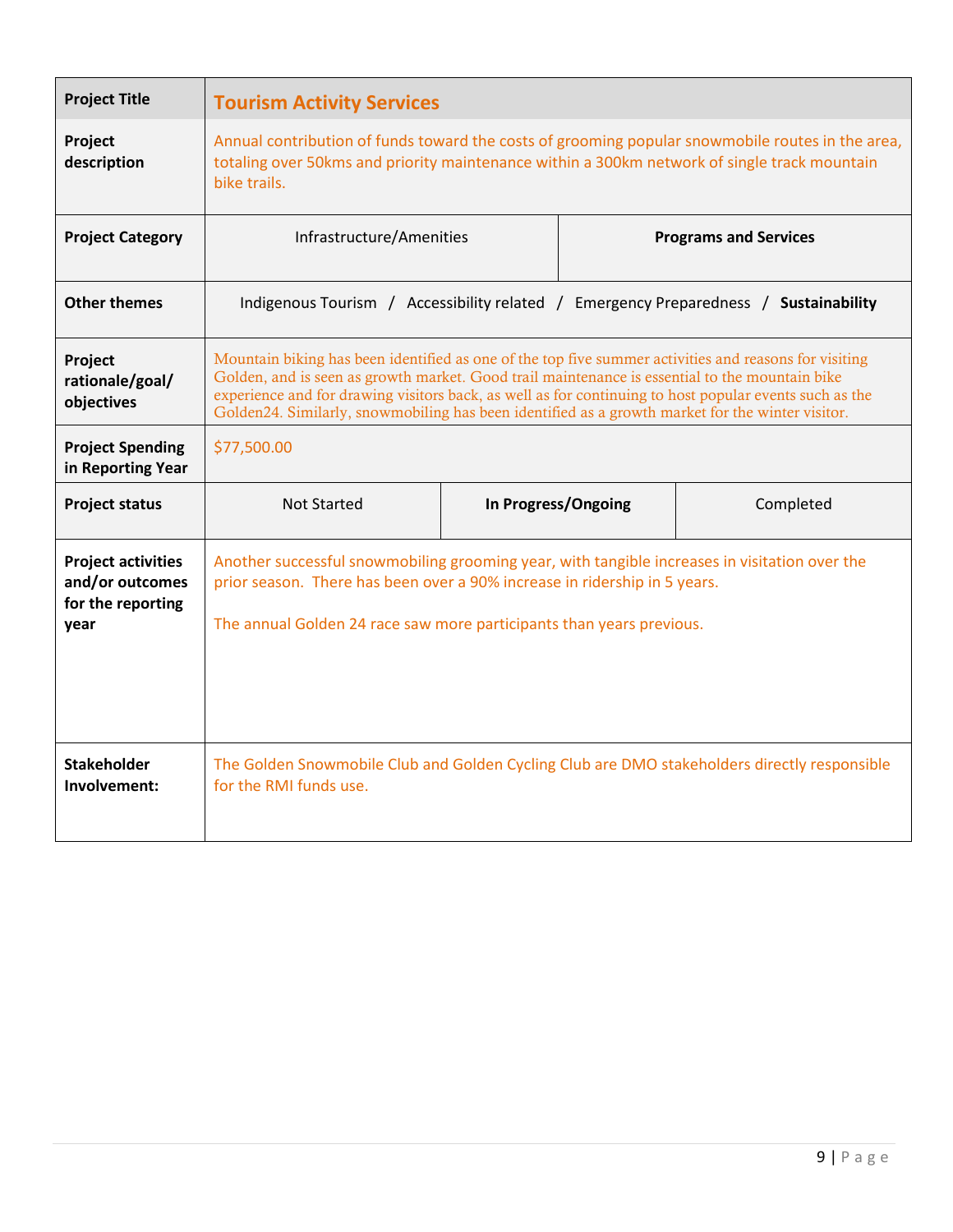| <b>Project Title</b>                                                      | <b>Events</b>                                                                                                                                                                                                                                                                                                                                                                                                                                                                                                                                                                  |  |  |  |  |  |
|---------------------------------------------------------------------------|--------------------------------------------------------------------------------------------------------------------------------------------------------------------------------------------------------------------------------------------------------------------------------------------------------------------------------------------------------------------------------------------------------------------------------------------------------------------------------------------------------------------------------------------------------------------------------|--|--|--|--|--|
| Project<br>description                                                    | The Events project is about increasing our events programming. It includes increasing shoulder season<br>festivals and activities as well as providing event support for existing events.                                                                                                                                                                                                                                                                                                                                                                                      |  |  |  |  |  |
| <b>Project Category</b>                                                   | Infrastructure/Amenities<br><b>Programs and Services</b>                                                                                                                                                                                                                                                                                                                                                                                                                                                                                                                       |  |  |  |  |  |
| <b>Other themes</b>                                                       | Indigenous Tourism / Accessibility related / Emergency Preparedness / Sustainability                                                                                                                                                                                                                                                                                                                                                                                                                                                                                           |  |  |  |  |  |
| Project<br>rationale/goal/<br>objectives                                  | Destination BC has identified "Arts/Culture/Heritage including First Nations cultural experiences, and<br>Culinary" as a primary motivating experience for visitors to the Golden area. The "Cultural Explorer" is also<br>one of the main explorer quotient segments visiting the area. Evidence has shown that<br>arts/culture/competitive events in Golden are very successful; experiential sport competitions such as the<br>Freeride World Tour and Golden 24 and Ultra have been immensely popular, providing economic benefit<br>and sport tourism exposure to Golden. |  |  |  |  |  |
| <b>Project Spending</b><br>in Reporting Year                              | \$50,000                                                                                                                                                                                                                                                                                                                                                                                                                                                                                                                                                                       |  |  |  |  |  |
| <b>Project status</b>                                                     | <b>Not Started</b><br>In Progress/Ongoing<br>Completed                                                                                                                                                                                                                                                                                                                                                                                                                                                                                                                         |  |  |  |  |  |
| <b>Project activities</b><br>and/or outcomes<br>for the reporting<br>year | The Freeride Word Tour was another unqualified success. Golden remains the only North<br>American stop on this global ski racing phenomenon. https://www.freerideworldtour.com/<br>Tourism Golden has calculated that the \$50,000 in event support from RMI translated to a value of<br>over \$1.5M in event marketing value.                                                                                                                                                                                                                                                 |  |  |  |  |  |
| <b>Stakeholder</b><br>Involvement:                                        | Tourism Golden was the key implementer for this event. Considerable media coverage of the FWT<br>is garnered from all over the world.                                                                                                                                                                                                                                                                                                                                                                                                                                          |  |  |  |  |  |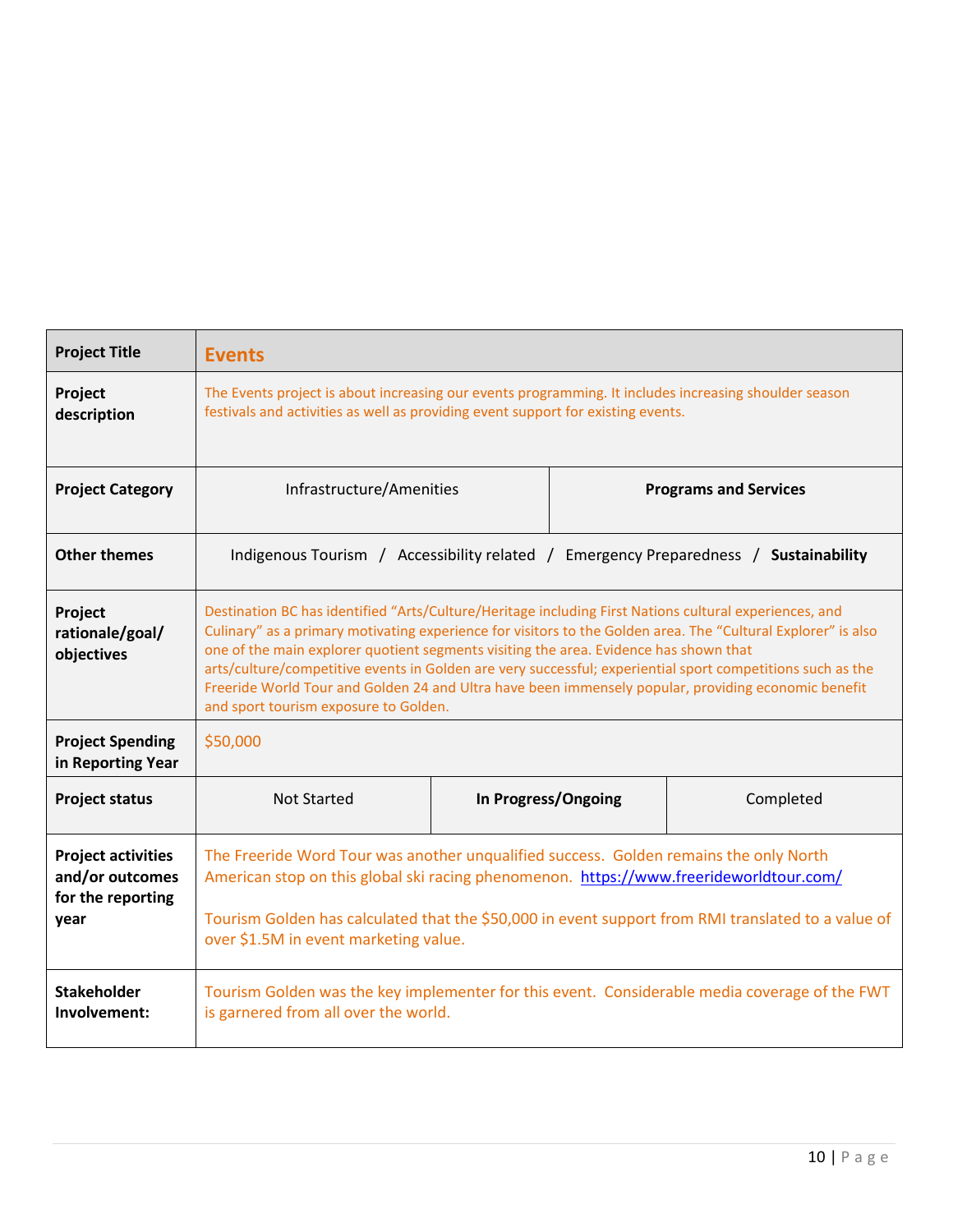| <b>Project Title</b>                                                      | <b>Program Administration</b>                                                                                                                                                                                                                               |  |  |  |  |
|---------------------------------------------------------------------------|-------------------------------------------------------------------------------------------------------------------------------------------------------------------------------------------------------------------------------------------------------------|--|--|--|--|
| Project<br>description                                                    | Travel allowance to the annual RCC forum to a maximum amount, supplemented by municipal funds as<br>necessary. Measuring performance against stated project outcomes to accurately report on the level of<br>success of projects                            |  |  |  |  |
| <b>Project Category</b>                                                   | Infrastructure/Amenities<br><b>Programs and Services</b>                                                                                                                                                                                                    |  |  |  |  |
| <b>Other themes</b>                                                       | Indigenous Tourism / Accessibility related / Emergency Preparedness / Sustainability                                                                                                                                                                        |  |  |  |  |
| Project<br>rationale/goal/<br>objectives                                  | Measuring performance is a key necessity in establishing the utility of projects and the value of the<br>RMI program in general. The Province has recognized this and provided for an allocation of<br>program funds to ensure it is undertaken adequately. |  |  |  |  |
| <b>Project Spending</b><br>in Reporting Year                              | \$9,807                                                                                                                                                                                                                                                     |  |  |  |  |
| <b>Project status</b>                                                     | <b>Not Started</b><br>In Progress/Ongoing<br>Completed                                                                                                                                                                                                      |  |  |  |  |
| <b>Project activities</b><br>and/or outcomes<br>for the reporting<br>year | The RCC was held in Fernie.<br>Tourism Golden continued its performance measurement activities, as an integral component of<br>its DMO mandate.                                                                                                             |  |  |  |  |
| <b>Stakeholder</b><br>Involvement:                                        | To the extent of attendance by CAO's at this annual event, and the publication of annual statistics<br>by Tourism Golden to its membership and stakeholders.                                                                                                |  |  |  |  |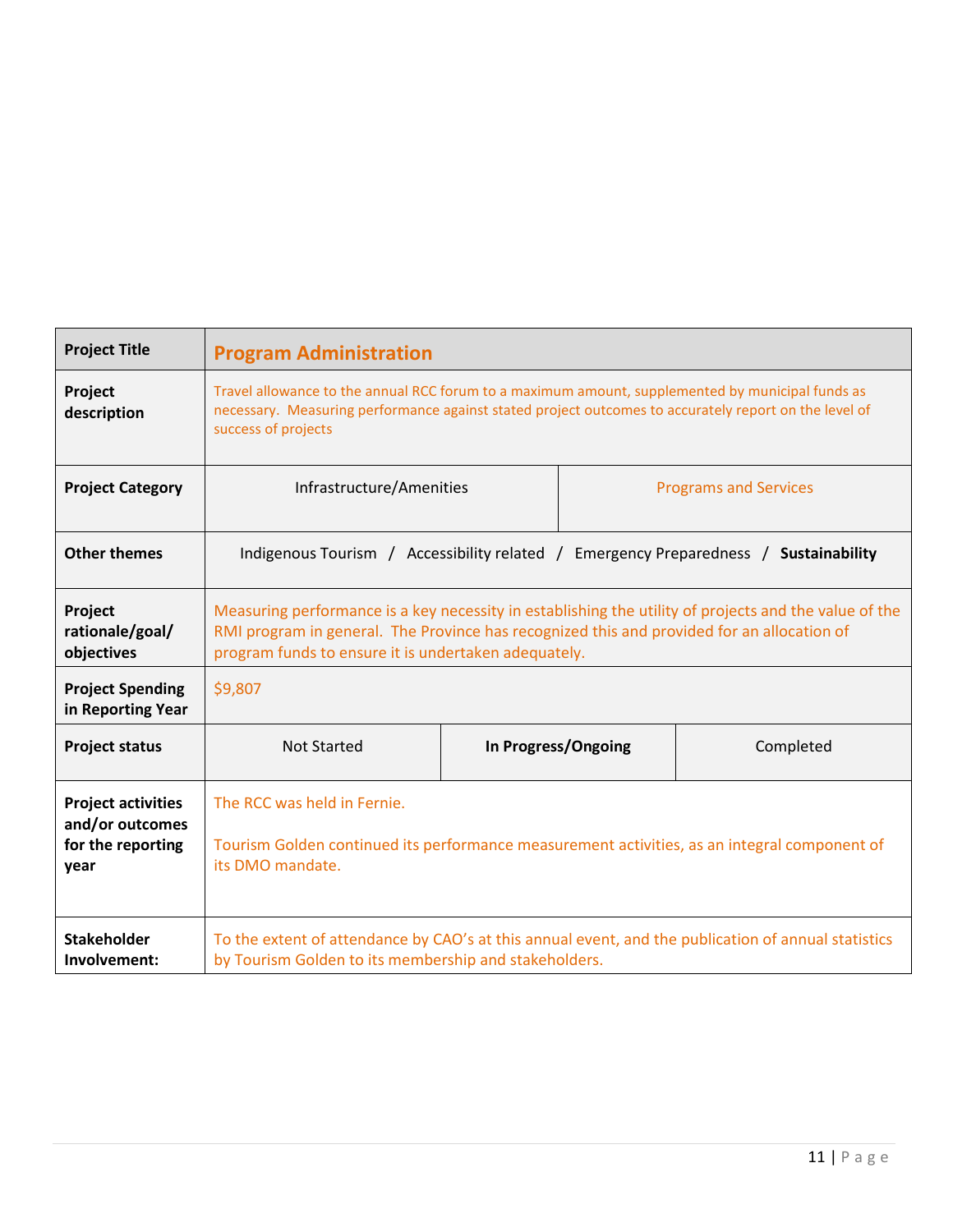#### **2. Economic Outcomes (Required)**

The data in this section is collected by both the resort communities and/or the Whistler Centre for Sustainability (WCS). While specific projects can impact these results, the results in this area only show trends over time and should be considered as a long-term impacts of investments in infrastructure, projects and programs.

#### **Accommodation Sector Performance (data courtesy of Tourism Golden)**

Accommodation sector performance provides an indication of the size and health of overall tourism economy (more specifically the accommodation sector), by tracking changes in MRDT, room revenue or room nights sold. Overnight visitors to the communities tend to participate in more experiences than day visitors, and the additional hours spent in the resort result in increased spending patterns and greater contributions per visitor to the local economy. Considering the variation in this indicator throughout the year provides a window into the community's success at growing tourism throughout the four seasons.



Despite the exponential growth of short term rental vacation properties, MRDT revenues continued to increase. Counter-intuitively, the dope in occupancy in the high season is a reflection of the seasonality of Short Term Rentals.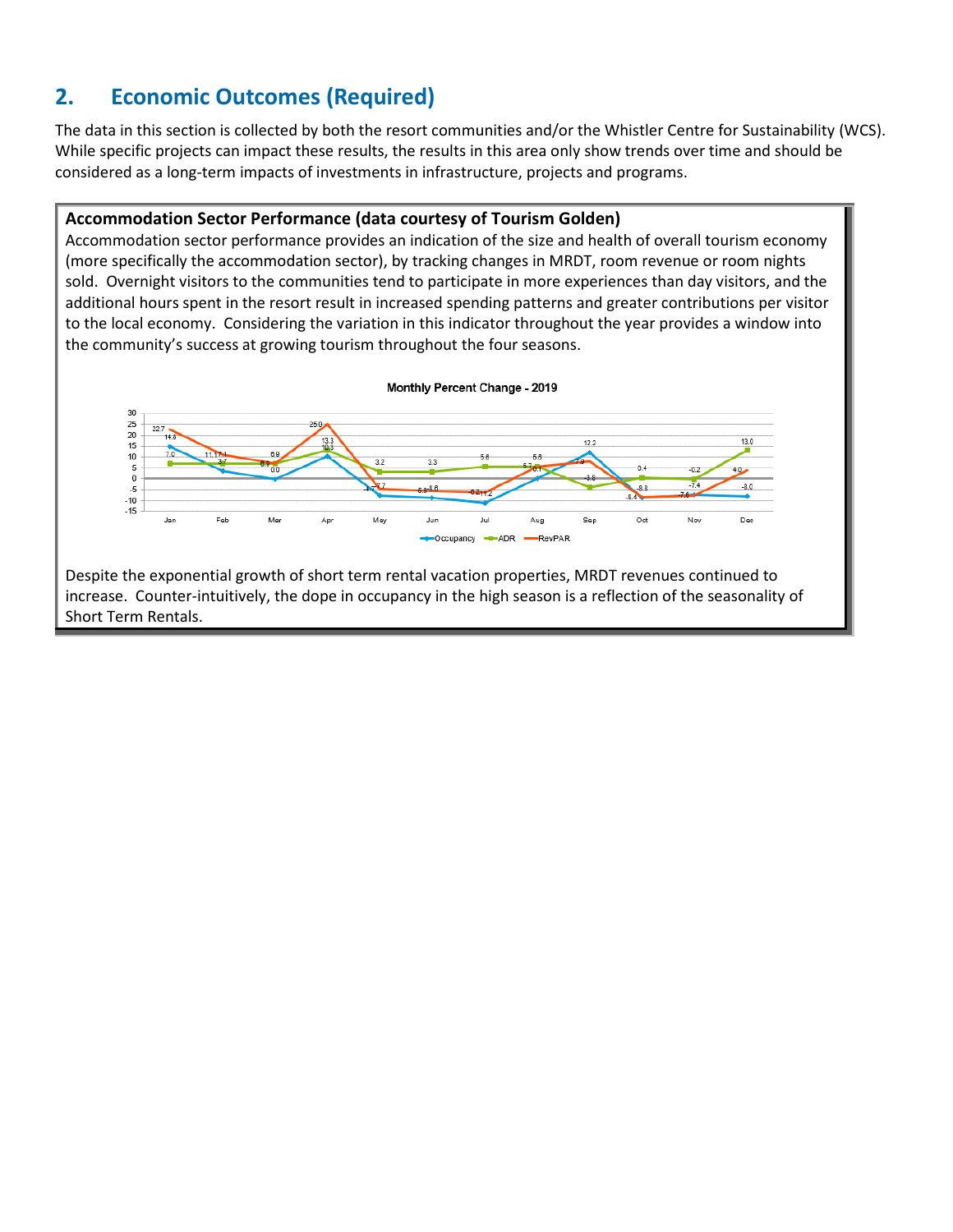#### **Key Performance Indicators (data courtesy of Tourism Golden)**

A resort communities' tourism economy is dependent on visitation. Visitor numbers provide an understanding of the health of the tourism economy, as well as the popularity the community as a tourism destination, quality of the service levels, and the perceived value of tourism offerings. Depending on the employed methodology, visitor numbers includes day visitors and overnight visitors differing from accommodation sector performance. Considering the variation in this indicator throughout the year provides a window into the community's success at growing tourism throughout four seasons.

Highlights in the context of community performance include:

- MRDT net revenue was up 18% YOY from 2018. A portion of this is due to the integration of Short Term Rentals into the provincial taxation regime.
- Percentage of summer overnight visitors is growing, up 7% since 2017
- Average length of winter stays increased for the first time.
- Website visits to Tourism Golden are up over 73% and digital campaigns overall are up 288%
- The Net Promoter Score utilized by Destination BC as an indicator of a community meeting expectations increased from 30 in 2017 to 50 in 2019.

•

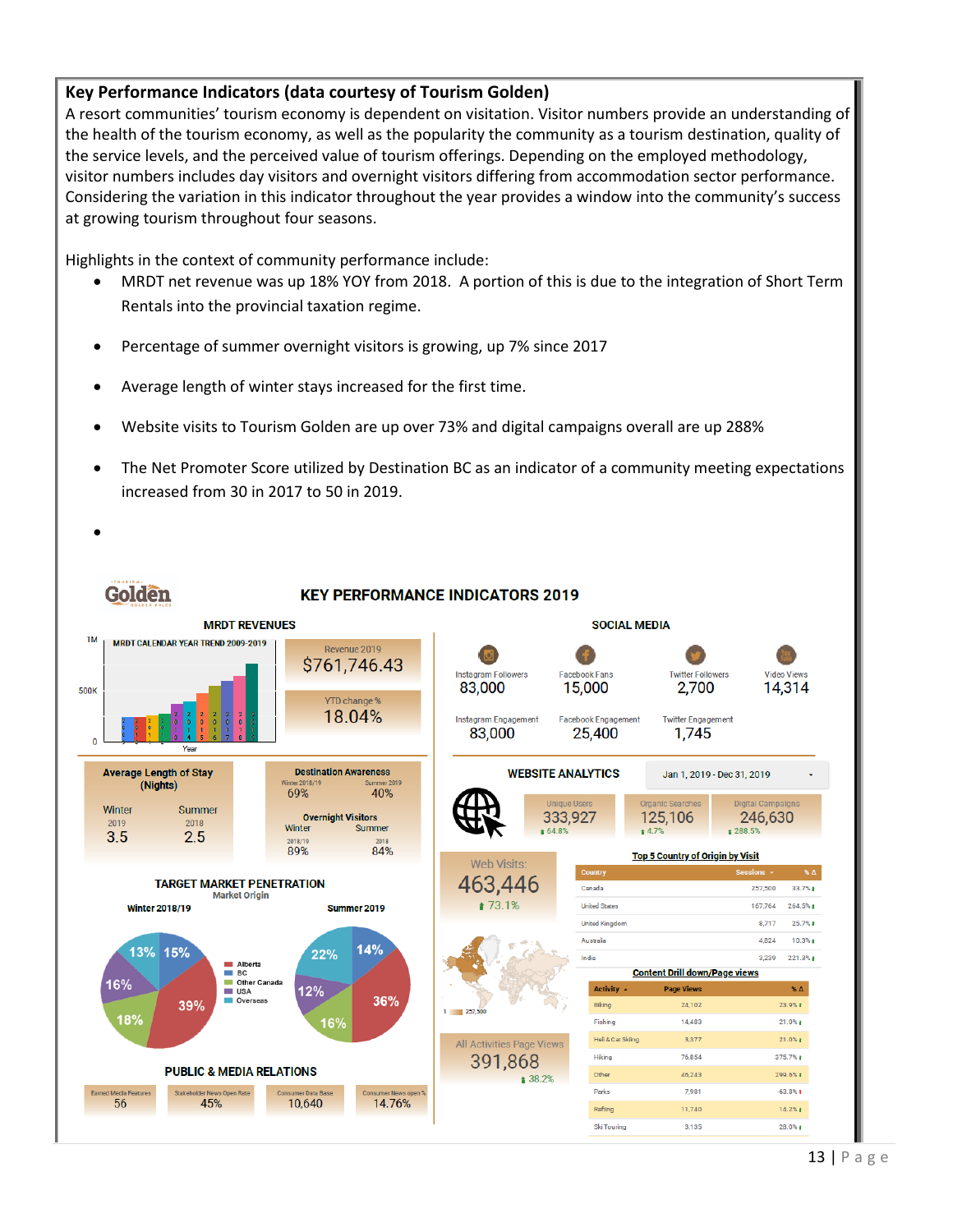

Despite an otherwise banner year in that preceding the 2020 pandemic, a significant disruptor to even greater sector performance was in attaining sufficient labour. In a local survey of tourism businesses, fully 46% experienced challenges in this regard and 31% were unable to achieve optimum staffing levels. This was estimated to cost \$9.7M in domestic output and \$4.6M in GDP for the area.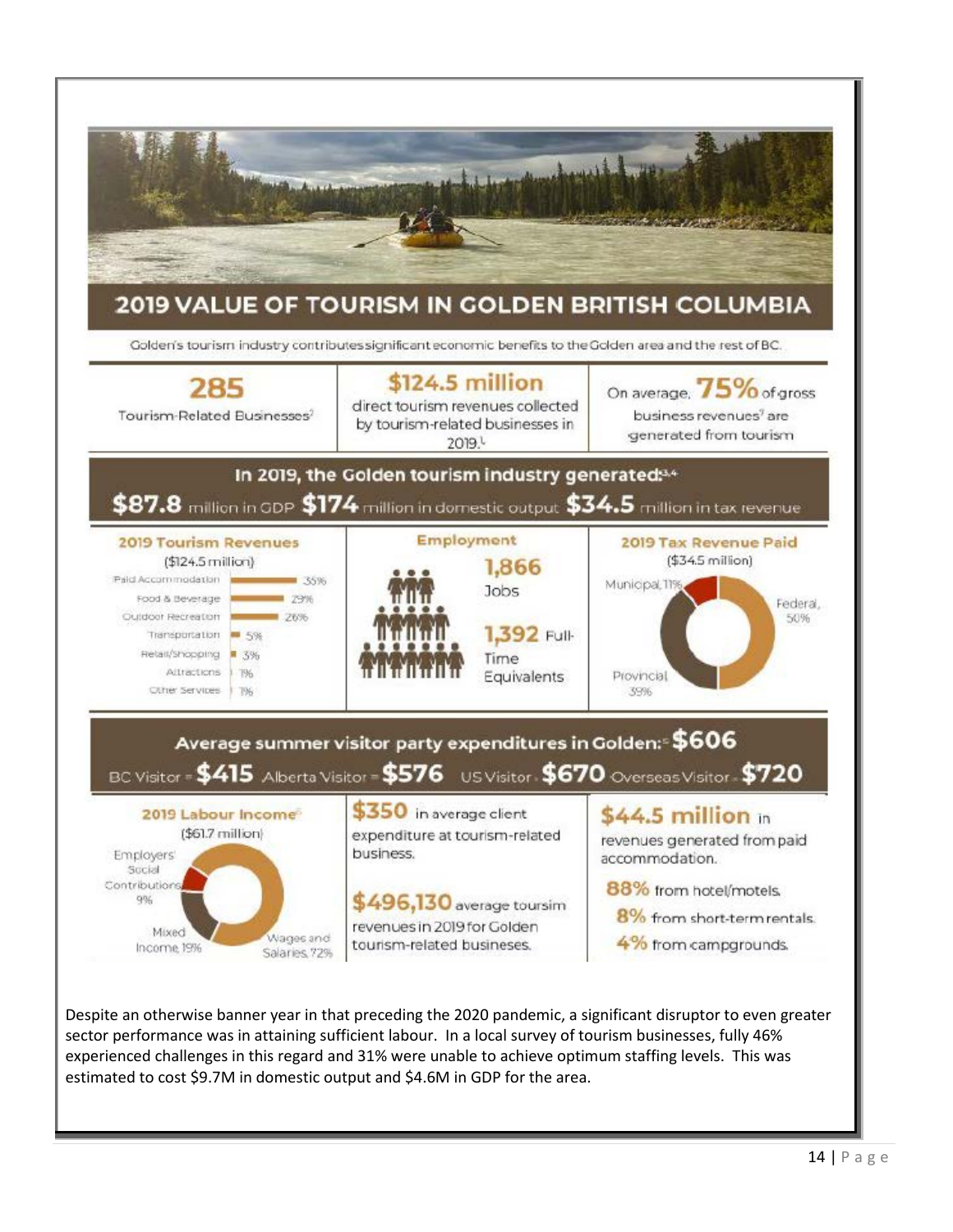#### **Number of Business Licenses**

The number of businesses in a community reflects economic success and potentially diversity of tourism offerings. Breaking the results out by tourism business can provide a more direct measure of tourism growth.



Golden has seen a 5.8% increase in all business licensing over the past 5 years.

Of the 558 licenses, 176 or 31% are deemed 'tourism related'. A sizeable amount of this portion includes a steadily growing Short Term Rental contingent.